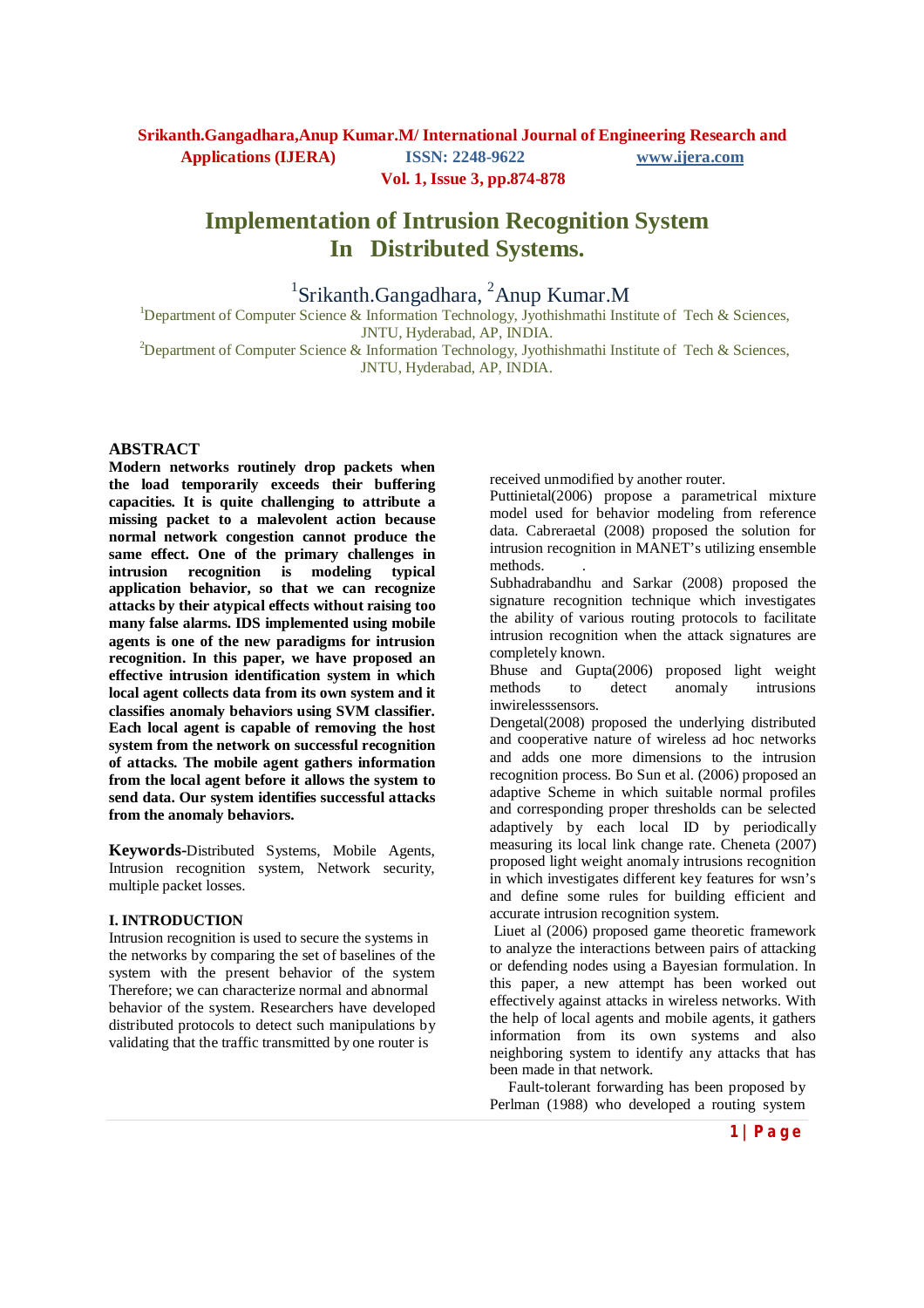## **Vol. 1, Issue 3, pp.874-878**

based on source routing which uses digitally signed route setup Packets and reserved buffers. When packet loss due to congestion can be inferred then remaining packet loss may be due to malicious actions. Our system also removes the ambiguity in packet losses due to congestion and therefore the subsequent packet losses can by safely inferred as packet loss due to malicious actions.



### **II.CONCEPT**

The concept is implemented on anomaly based method. The architecture of the system to prevent the attacks in networks is shown in Fig1.

Mobile agent: In order to use mobile agents, all the hosts in the networks must have an agent platform installed, where the agents are going to be executed.

Local agent: Local agent is implemented in every system in the network which gathers information about its system in (Fig. 2). The main functions of local agent are

1. It monitors its own system and its environment dynamically. It uses SVM classifier to find out the local anomaly.

2. Whenever a node wants to transfer information to another node, it broadcasts the message to its neighboring nodes.

3. It gathers neighboring nodes information using mobile agents. It then calls the SVM classifier to find out the attacks with the help of trained test data.

4. It provides same type of security solution throughout the network.



## **III.FUNCTIONALITY**

Classification in current node: Local agent is present in this system and it continuously monitors its own system if an attacker packet arrives at this system to gather Information, it calls SVM classifier to find out attacks.

Gathering Information from

Neighboring node: Whenever any system transfers information to some other system in the network, it broadcast through intermediate systems. Before transferring message, it sends the mobile agent to the neighboring node gathers information from that node and it return back to the system.

Data collection: Data collection module is included for each intrusion recognition subsystem to collect the values of features, and then normal profile is created using the normal scenario and attack profile is created during the attack scenario.

Data Preprocess: Data preprocess is a technique to process the information with the test train data. The audit data is stored in a file and it is smoothed so that it can be used for anomaly recognition.

Local Integration**:** Local Integration module concentrates on self system to find out the local anomaly attacks. Every system under that network follows the same methodology to provide secure global networks.

Global Integration: Global Integration module is used to find the intrusion result for entire network. It is used to find the status of neighboring nodes before taking decisions towards forwarding messages.

Packet loss minimization mechanism: The necessary traffic information has to be distributed among the routers and a distributed recognition protocol has to be implemented. Every outbound interface queue Q is monitored by the neighboring routers.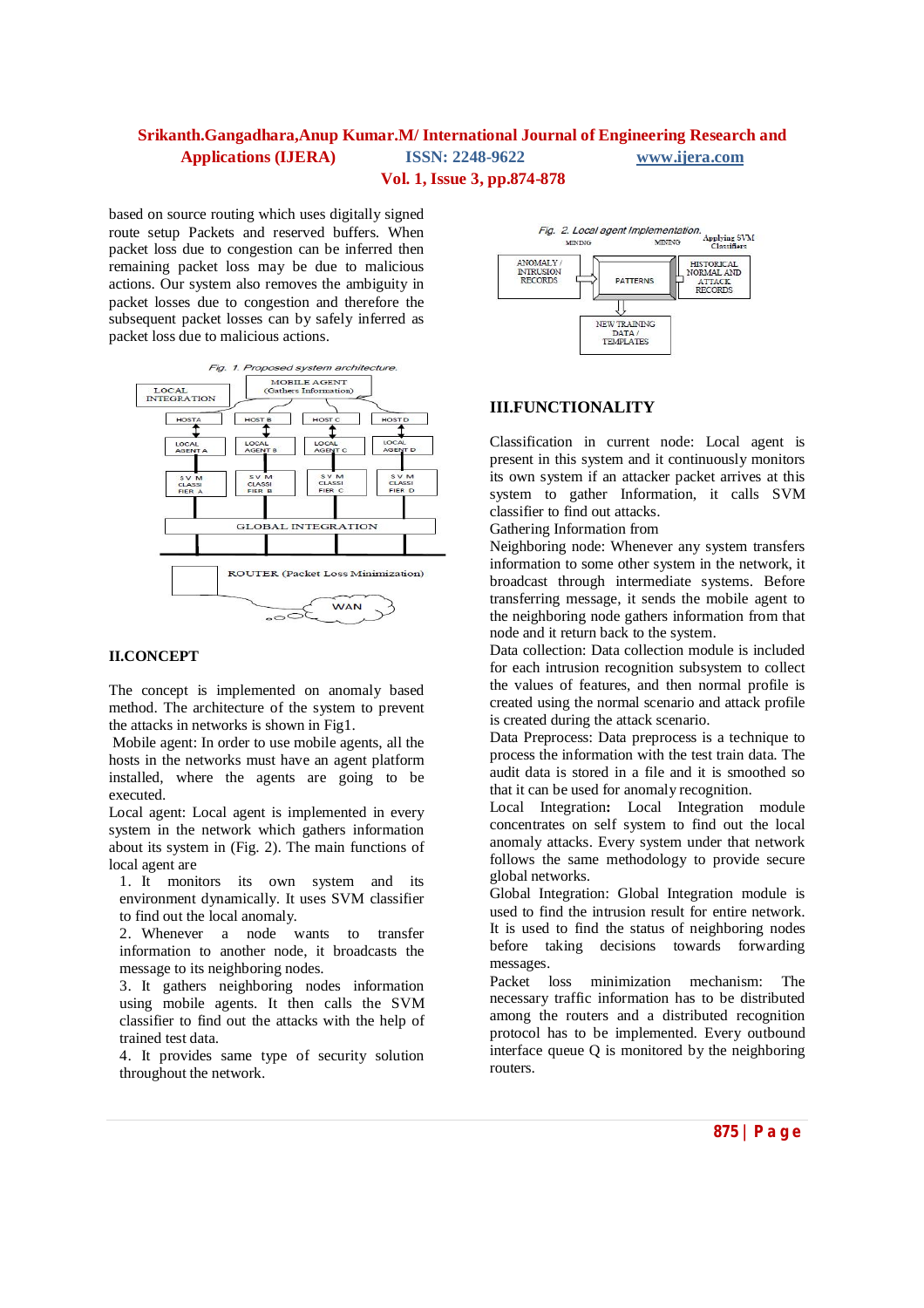#### **Vol. 1, Issue 3, pp.874-878**

### **IV.IMPLEMENTATION**

Qdir is either Qin, meaning traffic into Q, or Qout, meaning traffic out of Q as Tinfo (rs,  $Qdir, \pi, \tau$ ). Assume that for a given Q, the routers involved in detecting compromised routers are shown below.

• rs – Which sends traffic into Q and which collects the traffic information Tinfo (rs, Qin,  $\langle$  rs, r, rd $\rangle$ , τ)

•  $r -$  which hosts O and which collects the traffic information info  $(r, Qin, \le rs, r, rd>, \tau)$ 

Oout,  $\leq r$ ,  $rd$  $>$ ,  $\tau$ )

Recognition at r: Let  $\alpha$  be the upper bound on the time to forward traffic information

• If r does not receive traffic information from rs. withing, then r detects  $\langle$  rs,  $r \rangle$  as traffic faulty.  $\cdot$ On receiving traffic information from rs, router r verifies the signature and then it forwards the information Tinfo (rs, Qin,  $\leq$  rs, r, rd $\geq$ , r) router rd. If not then r detects  $\langle$  rs, r $\rangle$  segment as traffic faulty. In this case it forwards its own copy of traffic information Tinfo (r, Qin,  $\langle$  rs, r, rd $\rangle$ ,  $\tau$ ) to router rd.

Recognition at rd :

• If rd does not receive traffic information from r, originated by rs , it expects r to broadcast the recognition  $\langle rs \rangle$ , r>. If not then router rd detects  $\langle r, rd \rangle$ as traffic

faulty. On receiving the traffic information forwarded from r, rd checks the signature for integrity and authenticity and then evaluates the information received.

SVM classifiers: Support vector machines (SVM) are a set of related supervised learning methods that analyze data and recognize patterns, used for classification and regression analysis.SVM delivers a unique solution, since the optimality problem is convex. This is an advantage compared to Neural Networks, which have multiple solutions associated with local minima and for this reason may not be robust over different samples.SVM are a set of related supervised learning methods that analyze data and recognize patterns, used for classification and regression analysis. Since SVM is a classifier, then given a set of training examples, each marked as belonging to one of two categories, an SVM training algorithm builds a model that predicts whether a new example falls into one category or the other. The working of SVM classifier is given in Fig. 3. An SVM model is a representation of the examples as points in space, mapped so that the examples of the separate categories are divided by a

Clear gap that is as wide as possible. Fig. 4 shows supervised and unsupervised model generation



Conventional pattern recognition systems have 2 components: Feature analysis and pattern classification.

Feature analysis is achieved in 2 steps: parameter extraction step and feature extraction step. In the parameter extraction step, information relevant for pattern

Classification is extracted from the input data in the form of parameter vector. In the feature extraction step, the parameter vector is transformed to a feature vector.

Feature extraction can be conducted independently or jointly with either parameter extraction or classification.

Linear discriminant analysis (LDA) and principal component analysis (PCA) are the two popular independent feature extraction algorithms. Both of them extract features by projecting the parameter vectors into a new feature space through a linear transformation matrix. But they optimize the transformation matrix with different intentions.PCA optimizes the transformation matrix by finding the largest variations in the original feature space.LDA pursues the largest ratio of between-class variation and within-class variation when projecting the original feature space to a subspace. SVM is a recently developed integrated pattern classification algorithm with non-linear formulation.

Because of this, SVM has the advantage that it can handle the classes with complex nonlinear decision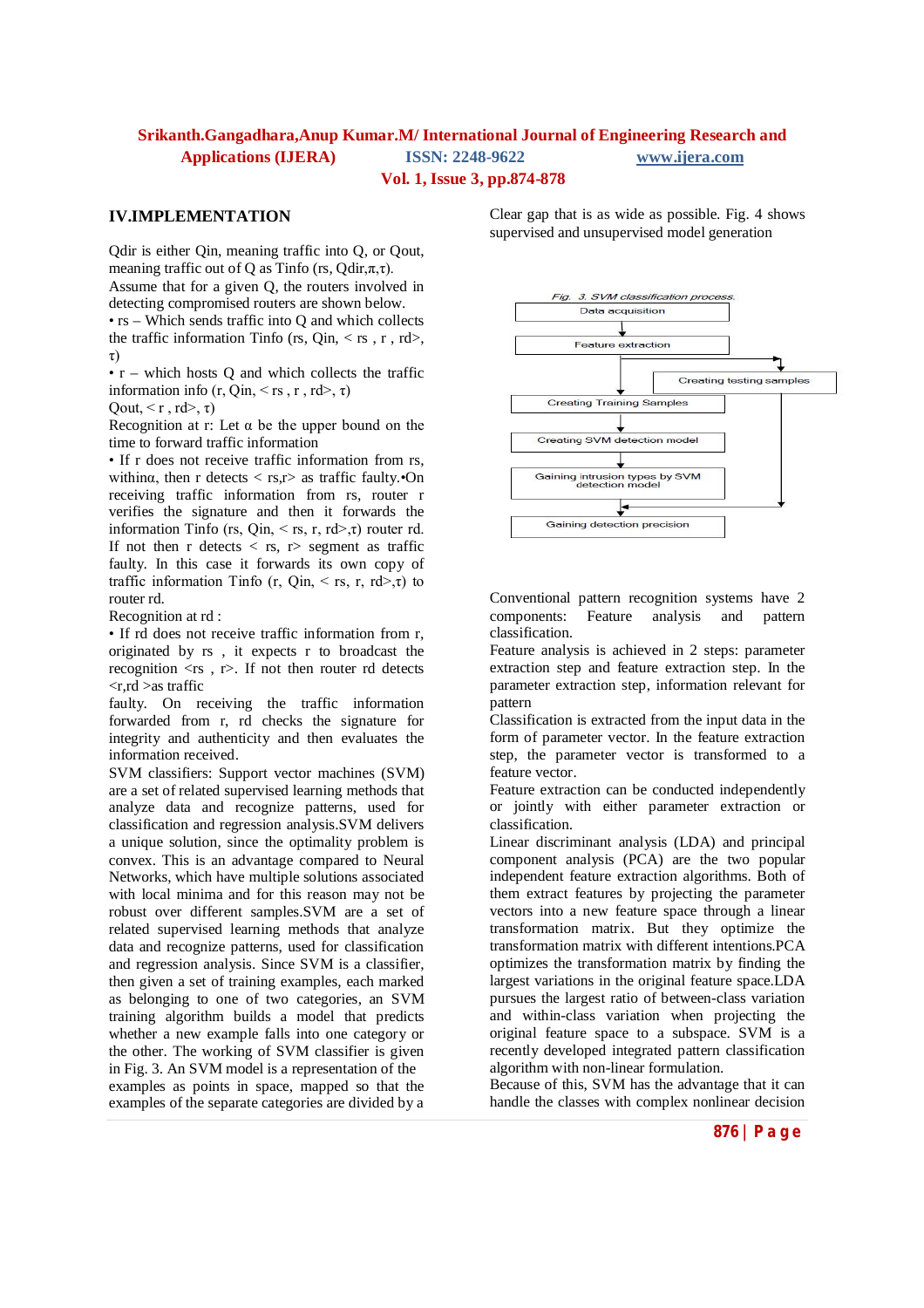#### **Vol. 1, Issue 3, pp.874-878**

boundaries. However, SVM is a highly integrated and closed pattern classification system.





Input: The file containing the features values logged during the learning phase

Output: files containing the mean, standard deviations and inverse matrices of feature set. Begin

for  $i = 1$  to Num.of week days do

for  $j = 1$  to Num. of hours in a day do

Read the feature values logged during learning phase;

For  $k = 1$  to Num. of network features do

Find sum of the values corresponding to the same hour and day of the week;

Compute Average values and standard deviation for each feature;

Compute where n is the total number of features Compute the Determinant of above covariance matrices

If Determinant  $\leq 0$ 

Consider the neighboring covariance matrix having positive Determinant.

Compute inverse matrix corresponding to each covariance matrix

End

Recognition mode:

Input: The file containing the network profile

Output: Sends alert in case an event is detected as intrusion.

Begin

for i =1 to Num .of week days do for  $j = 1$  to Num. of hours in a day do for k =1 to Num. of network features do Read Average values and standard deviation for each feature;

Read the inverse matrices Read the determinant matrix corresponding to each inverse matrix Compute ( $\mu \pm \sigma$ ) for each parameter If(μ - σ> x >μ - σ) then x is intrusive Compute  $T2 = (X - \mu) S - 1 (X - \mu) T$ If T2 exceeds, the threshold flag alerts Compute gI  $(X) = -\frac{1}{2} \ln |S| - \frac{1}{2} (X - \mu) T S - 1$  $(X-u)$  + ln p(l) If  $gi(X)$  exceeds the threshold flag alerts.

End Results. Our results are compared with other recently published results in Table 1. Which shows the proposed system is greatly competitive with others. The recognition rate of anomaly in our proposed system is high and it encourages the system. The percentage of anomaly recognition is calculated as follows:

No. of Predicted abnormal class

% of anomaly recognition  $=$  X 100

Total No. of traces

This system can act as Intrusion prevention system to detect and prevent the attacks. This system can be able to stop a number of attacks as well as the false positive rate of the proposed system is low.

### **V.CONCLUSION**

This paper provides a strong platform to detect anomalies. The proposed system is cooperative and distributive; it considers the anomaly recognition result from the neighbor nodes and sends the current nodes result to its neighbor nodes. This system can be able to stop a number of attacks as well as the false positive rate of the proposed system is low. We also met One of the primary challenges in intrusion recognition is modeling typical application behavior, so that we can recognize attacks by their atypical effects without raising too many false alarms**.** we have determined The necessary traffic information has to be distributed among the routers and a distributed recognition protocol has to be implemented. When packet loss due to congestion can be inferred then remaining packet loss may be due to malicious actions. Our system also removes the ambiguity in packet losses due to congestion and therefore the subsequent packet losses can by safely inferred as packet loss due to malicious actions.